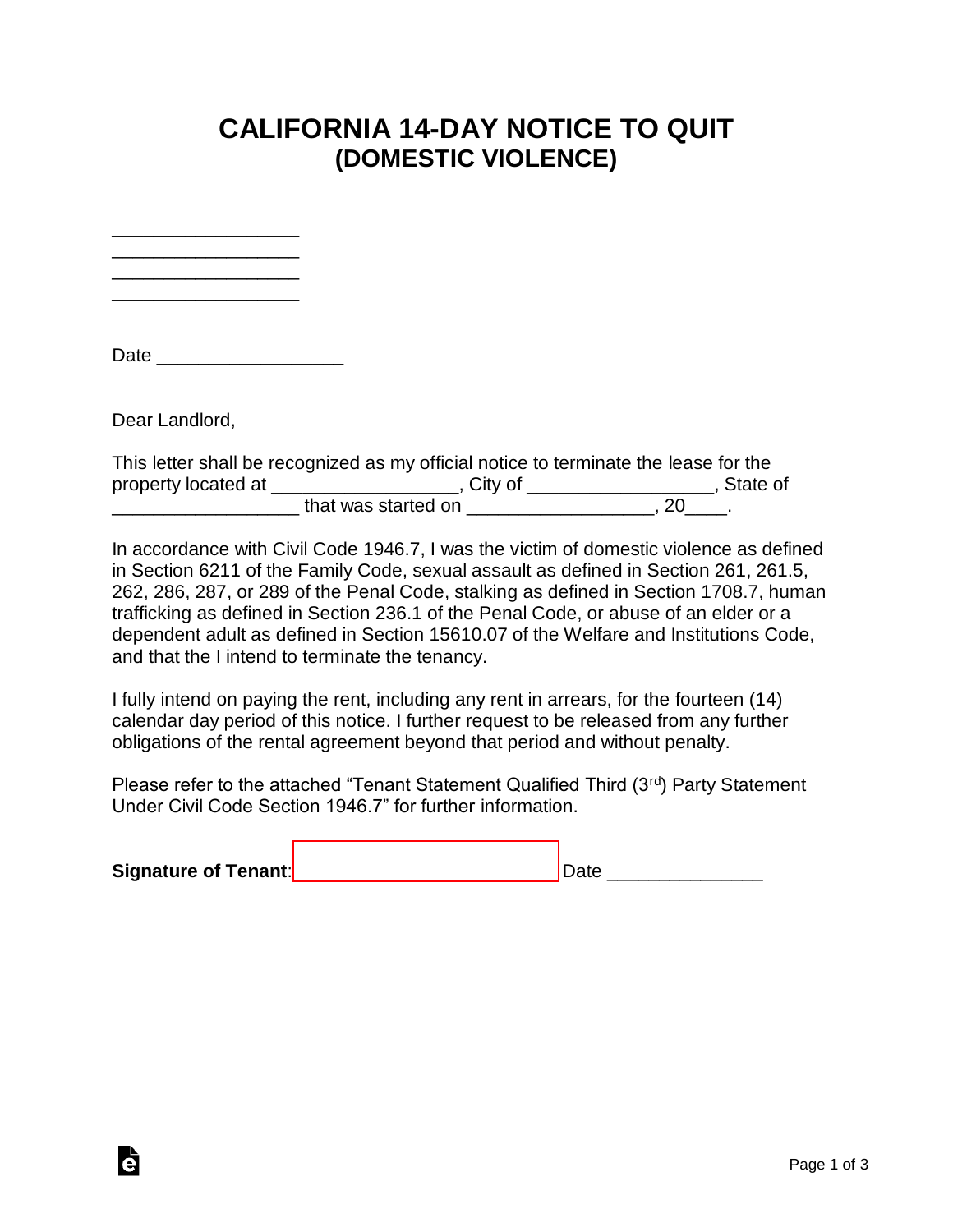## **TENANT STATEMENT QUALIFIED THIRD (3RD) PARTY STATEMENT UNDER CIVIL CODE SECTION 1946.7**

Part I. Statement by Tenant

| I, or a member of my household, have been a victim of: _________________________<br>[insert one of the following: domestic violence, sexual violence, stalking, human<br>trafficking, elder abuse, or dependent adult abuse.] |                  |  |  |  |  |
|-------------------------------------------------------------------------------------------------------------------------------------------------------------------------------------------------------------------------------|------------------|--|--|--|--|
| The most recent incident(s) happened on or about: ______________________________                                                                                                                                              | [insert date(s)] |  |  |  |  |
| Th incident(s) was/were committed by the following person(s), with these physical<br>description(s), if known and safe to provide: __________________________________                                                         |                  |  |  |  |  |
| [insert name(s) and physical description(s).]                                                                                                                                                                                 |                  |  |  |  |  |
|                                                                                                                                                                                                                               |                  |  |  |  |  |
| Part II. Qualified Third (3rd) Party Statement                                                                                                                                                                                |                  |  |  |  |  |
| $I, \_\_\_\_\_\_\_\_\_\_\_\_\_\_\_\_$ state as<br>follows:                                                                                                                                                                    |                  |  |  |  |  |
|                                                                                                                                                                                                                               |                  |  |  |  |  |
| [insert business address and phone number]                                                                                                                                                                                    |                  |  |  |  |  |

Check  $(\sqrt{})$  and complete the following:

Ġ

 $\lfloor$  - I meet the requirements for sexual assault counselor provided in Section 1035.2 of the Evidence Code and I am either engaged in an office, hospital, institution, or center commonly known as a rape crises center described in that section or employed by an organization providing the programs specified in Section 13835.2 of the Penal Code.

|  | $\Box$ . I meet the requirements for a domestic violence counselor provided in Section |
|--|----------------------------------------------------------------------------------------|
|  | 1037.1 of the Evidence Code and I am employed, whether financially compensated or      |
|  | not, by a domestic violence victim service organization as defined in that section.    |